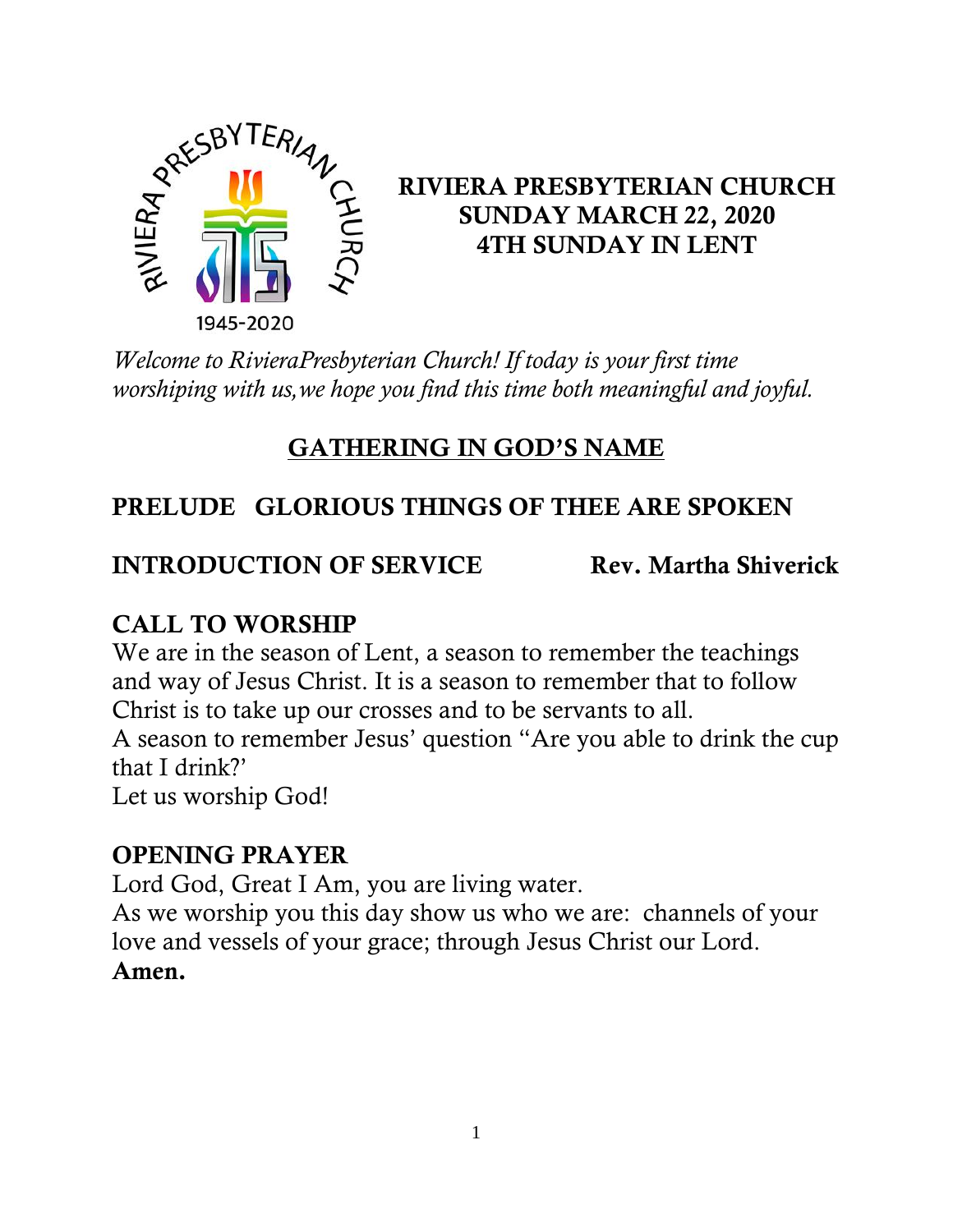#### PROCLAIMING GOD'S WORD

#### PRAYER OF ILLUMINATION

Living God, through the reading of the scriptures and by the power of your Spirit, may we hear for ourselves the good news. Amen.

#### SCRIPTURE VIDEO BY A RIVIERA CHURCH FAMILY John 4: 5-30, [39-42](https://www.biblegateway.com/passage/?search=John+4%3A5-30%2CJohn+4%3A39-42&version=NRSV)

## SERMON Rev. Martha Shiverick LIVING AN OUT OF THE BOX EXPERIENCE

#### SONG#595 SANTO, SANTO, SANTO



TEXT and MUSIC: Trad. Argentine

ARGENTINE SANTO 6.7.8.5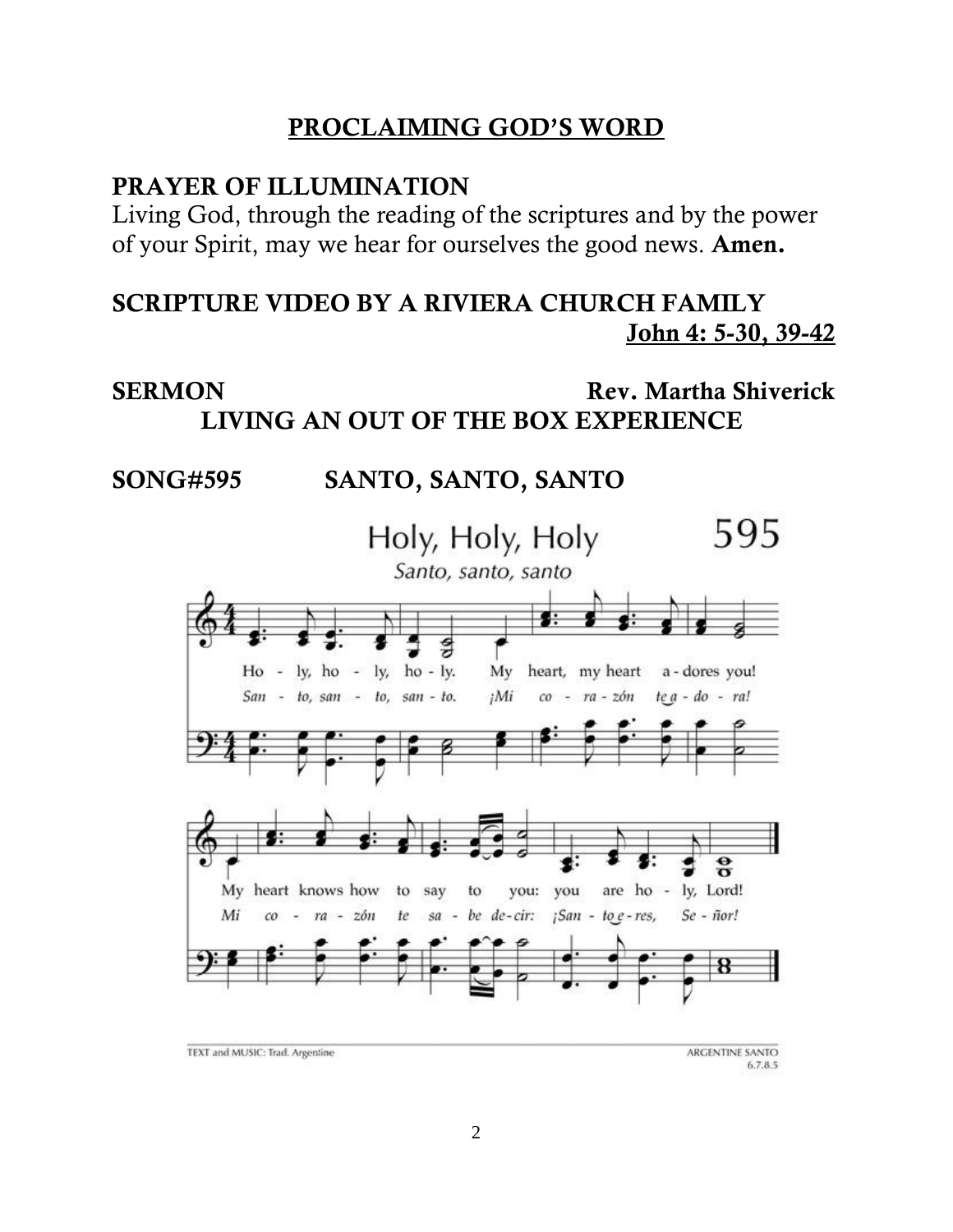## RESPONDING TO GOD'S WORD PRAYERS OF THE PEOPLE

*For the Lord's Prayer we appreciate the diverse traditions and backgrounds that make up the Riviera family of faith, and encourage you to use whatever words for this prayer are meaningful for you.*

#### THE LORD'S PRAYER

Our Creator in heaven, hallowed be your name. Your kingdom come, your will be done on earth as in heaven. Give us today our daily bread. Forgive us our sins, as we forgive those who sin against us. Save us from the time of trial and deliver us from evil. For the kingdom, the power, and the glory are yours now and forever. Amen.

#### INVITATION TO GIVE TITHES AND OFFERINGS The Act of Gratitude

- 1. You may donate today via credit/debit card by visiting our website a[twww.rivierachurch.org](http://www.rivierachurch.org/) and clicking on the GIVE button
- 2. You may download the free Give+ app (iOS & Android)
- 3. You may also consider setting up online payment via your bank bill pay program.
- 4. You may also mail in your check to the church at Riviera Presbyterian Church at 5275 Sunset Drive, Miami FL 33143  *If you are a member of another church, please donate to them during this time.*

# CHARGE AND BENEDICTION

# POSTLUDE JUST A CLOSER WALK WITH THEE

Riviera's Food Pantry Ministry will be distributing food on Mondays and Wednesdays from 9:00 am – 12:00noon on the east entrance of the sanctuary.